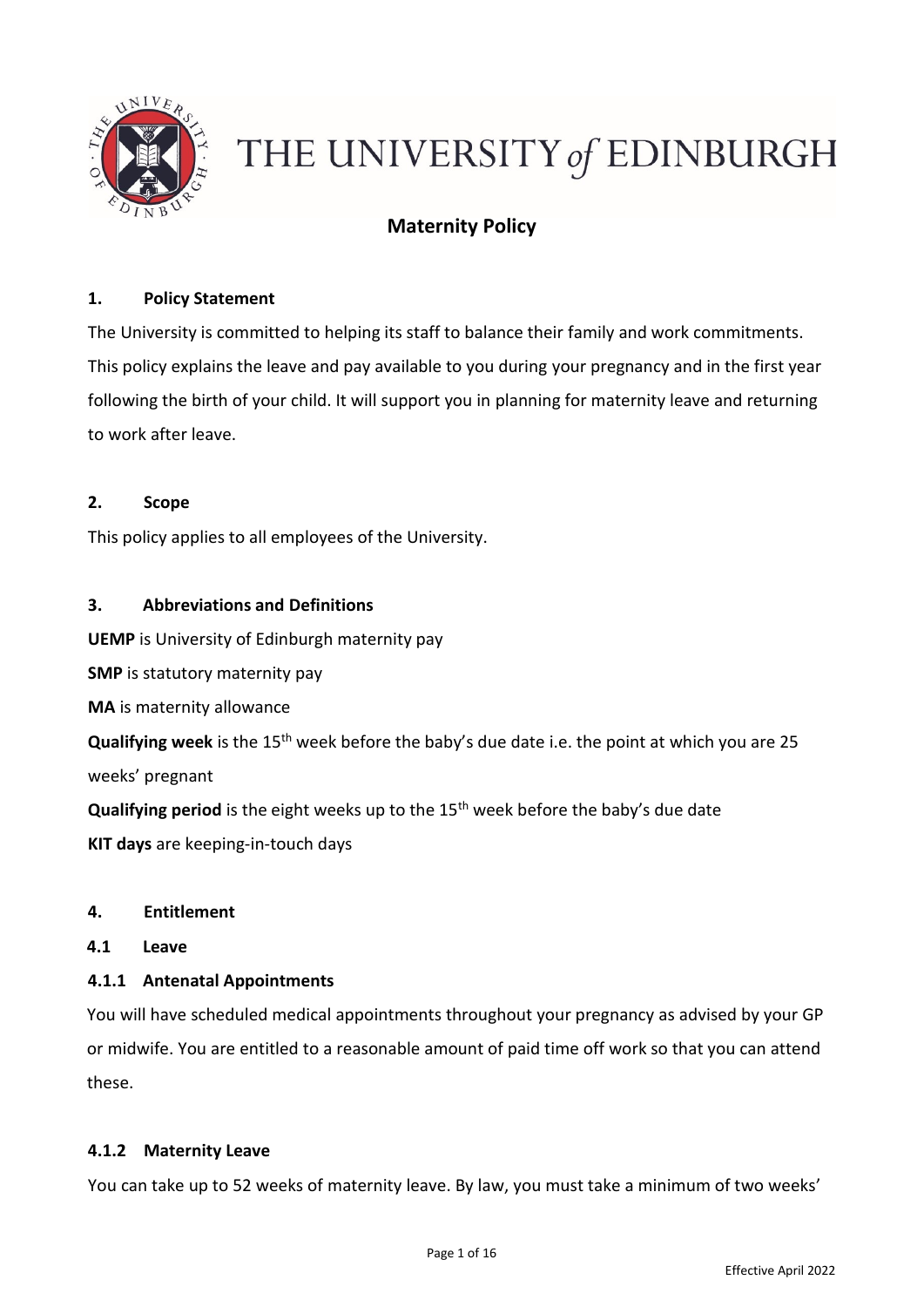maternity leave immediately after the birth of your child to protect you and your child's wellbeing - this is known as Compulsory Maternity Leave.

## **4.2 Pay**

## **4.2.1 University of Edinburgh Maternity Pay**

We pay enhanced maternity pay - referred to as University of Edinburgh Maternity Pay (UEMP). This is equivalent to your normal full pay i.e. the salary payment you usually receive for your contractual working hours.

UEMP aligns to your contract throughout your period of paid leave. Your UEMP may therefore change if, for example, you receive a pay award or increment, or if you have multiple posts and one comes to an end during your maternity leave.

Unlike Statutory Maternity Pay (SMP) (see section 4.2.3), there is no length of service requirement for UEMP.

You will be entitled to UEMP if you:

- are employed by the University at the baby's due date, and
- return to work for at least three months after your maternity leave.

The return to work period starts when you physically return to work. Periods of paid or unpaid absence before you return to work, e.g. annual leave or sickness absence, do not count towards the three month period.

You have a choice of how UEMP is paid to you:

- 18 weeks' full pay, or
- 9 weeks' full pay plus 18 weeks' half pay, or
- SMP only

These are outlined in the table below. A maternity calculator is available in People and Money to give you an estimate of the pay you may receive.

Note: Some staff will have different entitlements due to, for example, the retention of previous terms and conditions under a TUPE transfer into the University.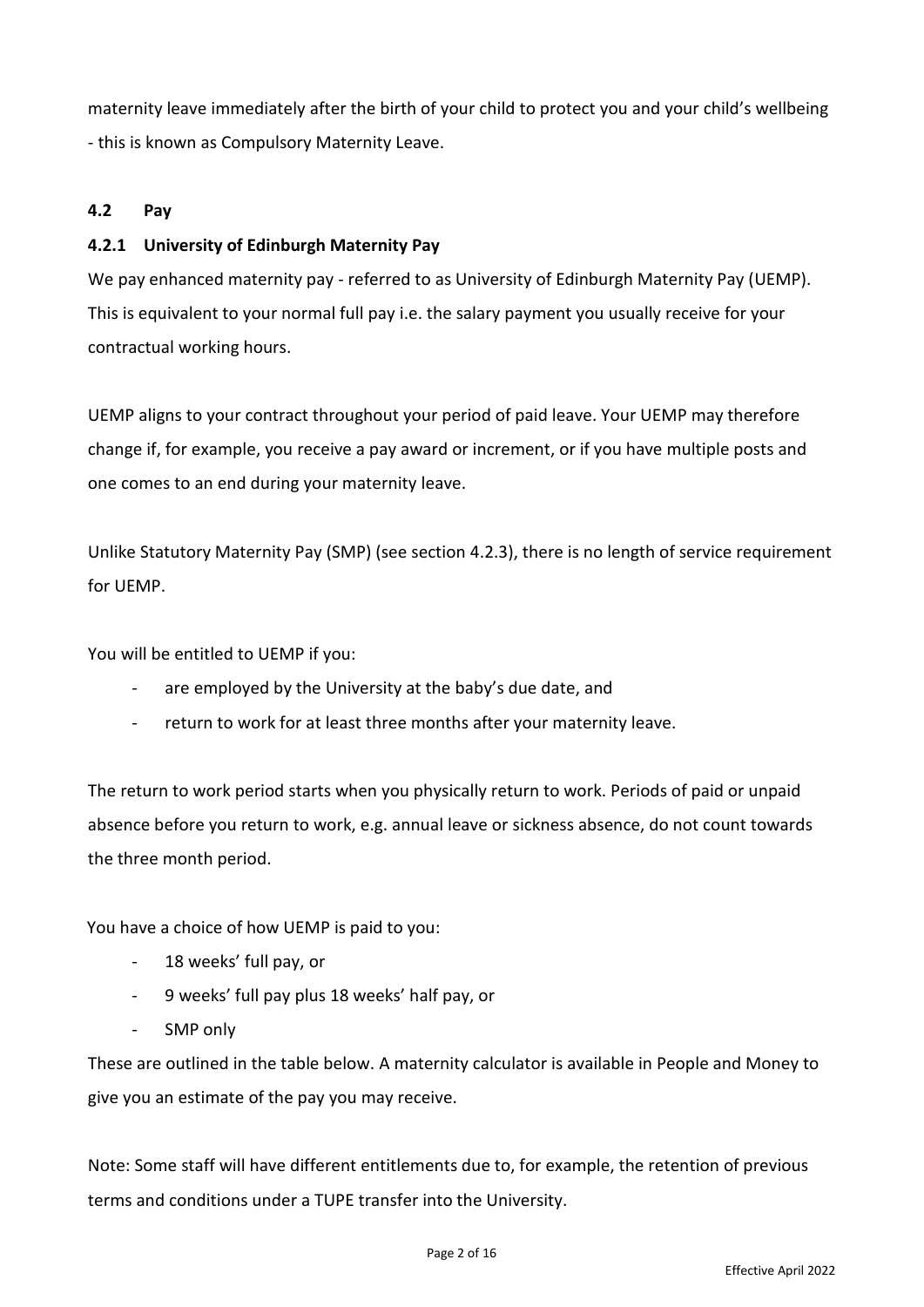| Option 1        | Weeks 1 - 18:                                                                    | Full Pay (inclusive of SMP, where applicable)                   |  |  |  |  |
|-----------------|----------------------------------------------------------------------------------|-----------------------------------------------------------------|--|--|--|--|
|                 | Weeks 19 - 39:                                                                   | SMP only (where applicable)                                     |  |  |  |  |
|                 | Weeks 40 - 52:                                                                   | Unpaid                                                          |  |  |  |  |
| <b>Option 2</b> | Weeks 1 - 9:                                                                     | Full Pay (inclusive of SMP, where applicable)                   |  |  |  |  |
|                 | Weeks 10 - 27:                                                                   | Half Pay, plus SMP where applicable (capped at normal full pay) |  |  |  |  |
|                 | Weeks 28 - 39:                                                                   | SMP only (where applicable)                                     |  |  |  |  |
|                 | Weeks 40 -52:                                                                    | Unpaid                                                          |  |  |  |  |
| Option 3        | Weeks $1-6$                                                                      | SMP - 90% of your average weekly earnings (where applicable)    |  |  |  |  |
|                 | <b>Weeks 7 - 39</b>                                                              | SMP - the lower of either the standard rate of SMP set by the   |  |  |  |  |
|                 |                                                                                  | Government, or 90% of your average weekly earnings (where       |  |  |  |  |
|                 |                                                                                  | applicable).                                                    |  |  |  |  |
|                 | Weeks 40 - 52                                                                    | Unpaid                                                          |  |  |  |  |
|                 | NB. This option is generally used where an employee is undecided about returning |                                                                 |  |  |  |  |
|                 | to work after Maternity Leave.                                                   |                                                                 |  |  |  |  |

No combination of payments (UEMP and SMP) can exceed your normal contractual full pay, regardless of which option you choose.

Note: Exceptionally, SMP may exceed your normal contractual full pay during the first six weeks of leave as the calculation of pay for this period is based on actual earnings during the qualifying period.

If you choose option 1 or 2 above and don't return to work for at least three months after your maternity leave, you will need to repay the difference between UEMP and your SMP entitlement.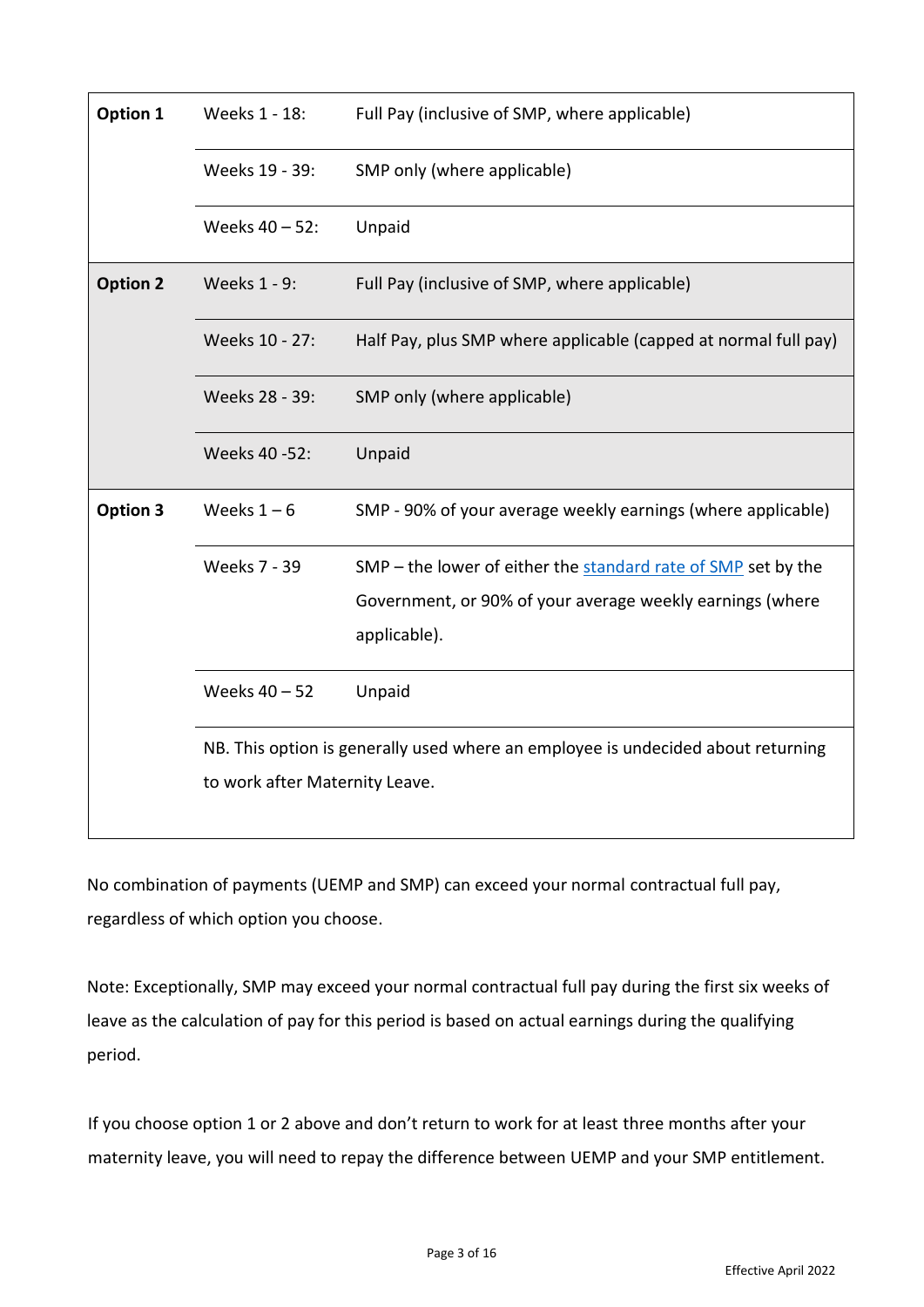If you choose option 3 and return to work for at least three months, you'll qualify for UEMP. We will pay you the difference between SMP and 18 weeks' full pay (i.e. the salary payment you would have received if you hadn't been on maternity leave) when you physically return to work.

# **4.2.2 Guaranteed Minimum Hours (GH) Contracts**

If you are employed on a guaranteed minimum hours (GH) contract, we will work out your UEMP using the statutory calculation and the University's calculation as set out below. You will be paid whichever calculation is more beneficial to you.

| <b>Calculation:</b>           | <b>UEMP</b> based on:                                             |
|-------------------------------|-------------------------------------------------------------------|
| <b>Statutory Calculation</b>  | Your average weekly earnings over the qualifying period           |
|                               | NB. If you give birth before the qualifying week, the calculation |
|                               | will be based on the eight week period up to the date of birth    |
| <b>University Calculation</b> | Your average weekly earnings over the 52 weeks of                 |
|                               | employment before the qualifying week or your contract period     |
|                               | if it is shorter than 52 weeks.                                   |

# **4.2.3 Statutory Maternity Pay**

Your UEMP will include statutory maternity pay (SMP) if you are eligible. To be entitled to SMP you must:

- have at least 26 weeks' service at the point at which you are 25 weeks' pregnant, and
- have average earnings above th[e Lower Earnings Limit](https://www.gov.uk/government/publications/rates-and-allowances-national-insurance-contributions/rates-and-allowances-national-insurance-contributions) for National Insurance Contributions in the eight weeks prior to the qualifying week.

SMP is payable for 39 weeks, as detailed below:

| Weeks of Maternity Leave: | You are entitled to:                                          |
|---------------------------|---------------------------------------------------------------|
| $1 - 6$                   | 90% of your average weekly earnings (calculated as an average |
|                           | over the qualifying period)                                   |
| $7 - 39$                  | The lower of either the standard rate of SMP set by the       |
|                           | Government, or 90% of your average weekly earnings.           |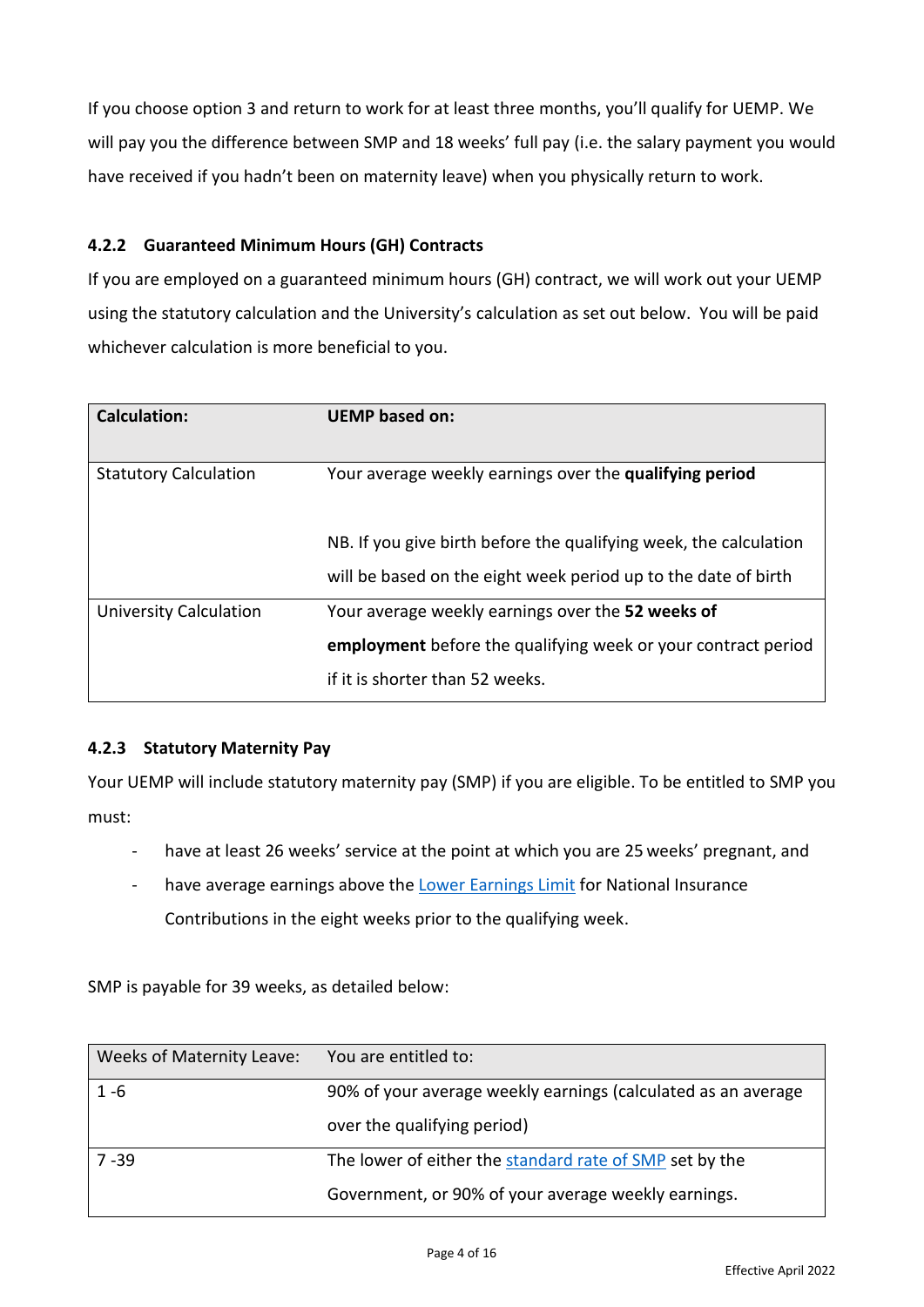# **4.2.4 Maternity Allowance**

If you don't qualify for SMP, you may be able to claim Maternity Allowance (MA). Payroll will send you the relevant paperwork to complete.

If you are entitled to MA, this will be paid directly to you by the Department of Work and Pensions. We'll deduct the equivalent value from any UEMP payments. If you aren't able to claim MA, you must let Payroll know. In this case, any deductions taken from your UEMP payments will be refunded.

### **4.3 Multiple Posts**

If you are employed by us in more than one post, your UEMP will be based on your combined earnings. You must notify your manager in each post of your intention to take maternity leave. Your leave must start and end on the same date in every post.

You can only claim SMP once from the University of Edinburgh, however, calculations for SMP will be based on all of your earnings during the qualifying period.

#### **4.4 Miscarriage and Stillbirth**

If your pregnancy ends in miscarriage before 24 weeks of pregnancy you should speak with your manager or with HR in confidence. It may be appropriate to consider bereavement or compassionate leave through the [Special Leave Policy,](https://www.ed.ac.uk/human-resources/policies-guidance/a-to-z-of-policies-and-guidancehttps:/www.ed.ac.uk/human-resources/policies-guidance/a-to-z-of-policies-and-guidance) or sick leave in these circumstances. You should discuss this with your manager who will confirm what support is available to you.

If your baby is stillborn after 24 weeks of pregnancy, or doesn't survive after birth, you are still entitled to take up to 52 weeks' maternity leave and to be paid UEMP.

You may wish to use the University's [counselling service](https://www.ed.ac.uk/counselling-services/staff) which is free and confidential and available to all members of staff.

#### **4.5 Annual Leave**

You must ideally take any outstanding annual leave (i.e. holidays) that you have accrued before you start your maternity leave.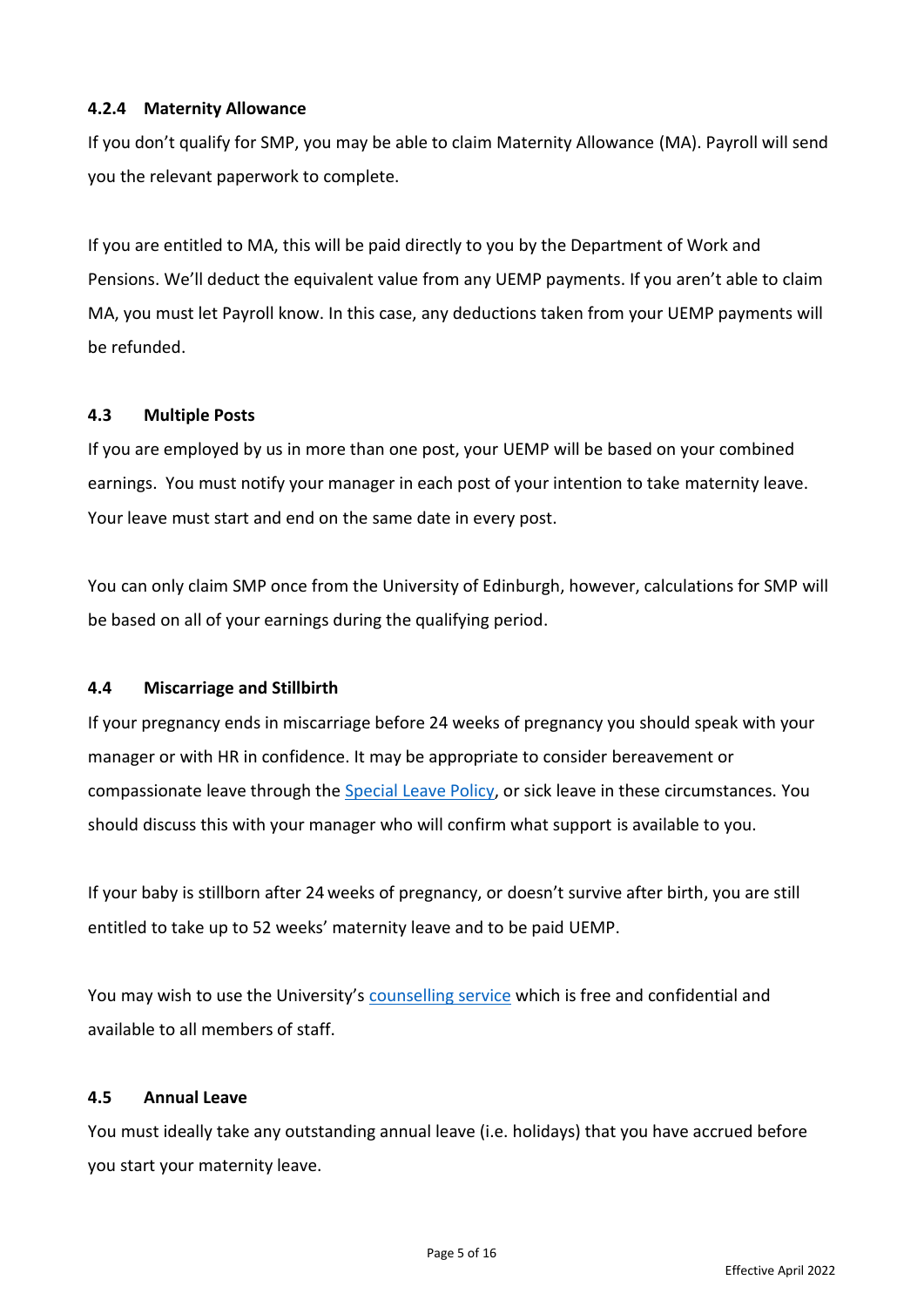#### **5. During Maternity Leave**

## **5.1 Continuity of Employment**

Continuity of employment is maintained during your leave which means there is no break in service during your absence from work. You can return to work, normally to the same job, after your maternity leave. However, in exceptional circumstances where this may not be feasible, you will be offered a suitable alternative post (see section 5.9).

### **5.2 Terms and Conditions of Employment**

All of your terms and conditions of employment remain in place during your maternity leave, except those which relate to pay.

# **5.3 Annual Leave and Public Holidays**

You continue to accrue contractual annual leave (i.e. holidays) while you are on maternity leave. You should ideally take the holidays you have accrued during your maternity leave at the end of your period of maternity leave and before you physically return to work. In exceptional circumstances, once you have returned to work and it has not been possible to take all of the current leave year's holiday, your manager may agree to carry over any holidays which exceed the standard five days (pro rata if you are part time) carry over allowance.

If your maternity leave falls over the [public holidays](https://www.ed.ac.uk/human-resources/staff-benefits/annual-leave) recognised by the University, these days will be added to your annual leave entitlement and should be taken at the end of your period of maternity leave and before you physically return to work. If you are part-time, you will receive a pro-rata entitlement, just as you would have done had you been at work.

# **5.4 Pension Contributions**

You will continue to make pension contributions during paid maternity leave. Depending on how much maternity leave you take, some of your leave may be unpaid. Therefore you may not earn enough in a pay period to make your regular pension contribution. The [Pensions team](mailto:pensions@ed.ac.uk) will contact you directly if there are any pension implications that you should be aware of, and will advise you of your options regarding your pension contributions.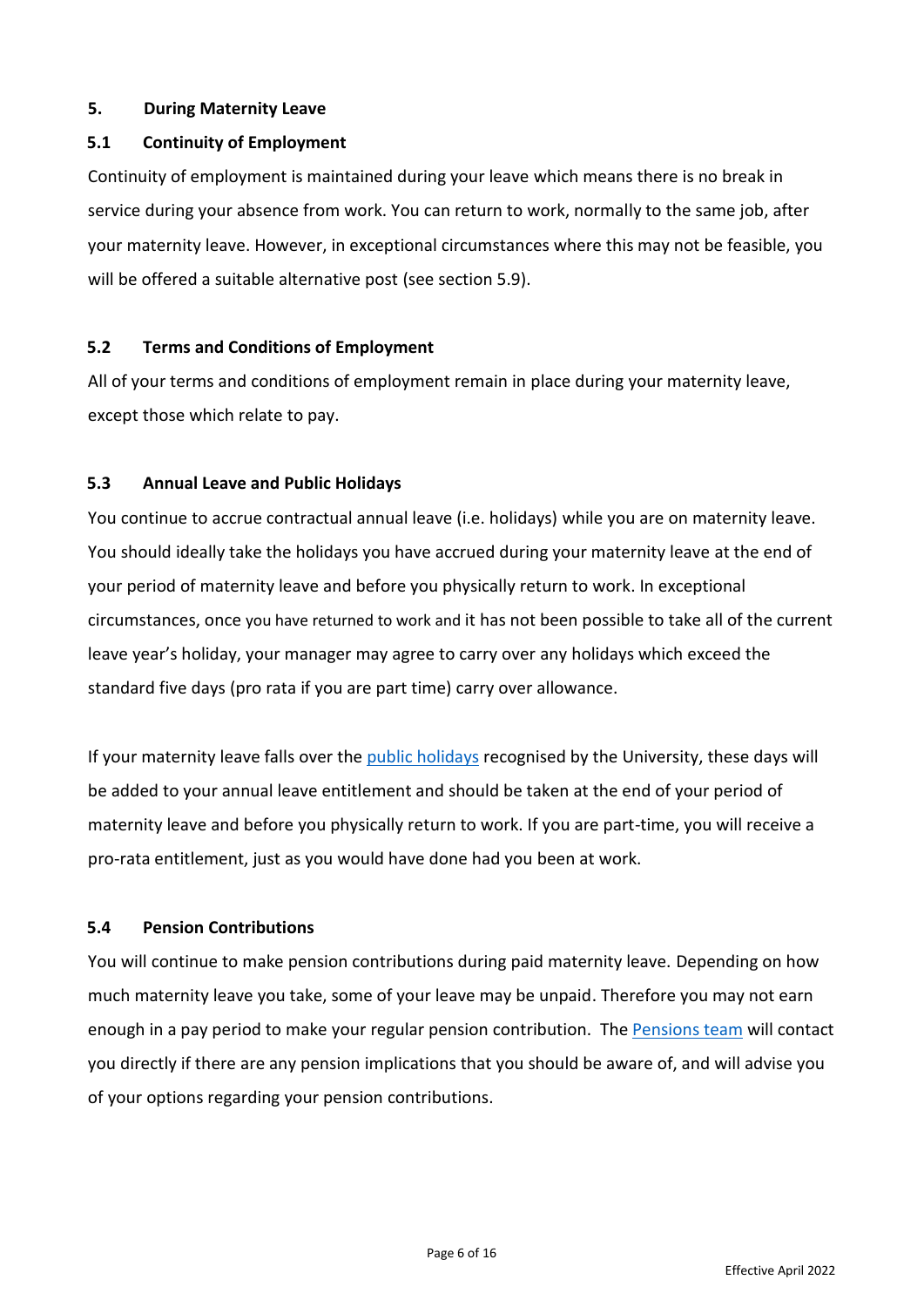# **5.5 Keeping-in-Touch Days**

Your manager is responsible for keeping you informed of any developments or news at work while you are on leave. Therefore they will make reasonable contact with you to keep you up-to-date.

You can agree to work or attend training or meetings for up to 10 days during your leave, without your maternity leave or pay coming to an end. This time at work is known as "Keeping-in-Touch" days (KIT days).

KIT days are not allowed during the period of compulsory maternity leave. You aren't obliged to agree to any KIT days, in the same way that the University isn't obliged to agree to any requests you make for KIT days. KIT days are used at mutually agreeable times. You and your manager should agree the date and hours of any KIT days. Whether you attend work for a full or part day, this will count as one KIT day.

You can choose to be paid for the time, or take this as time off in lieu (TOIL). Where a full day is not completed, payment/TOIL will only be for the hours actually spent at work or attending training or meetings.

| <b>Stage of Maternity Leave</b>    | <b>Payment</b>                                |  |  |
|------------------------------------|-----------------------------------------------|--|--|
| During receipt of UEMP at full pay | No additional payment as you are already in   |  |  |
|                                    | receipt of full pay                           |  |  |
| During receipt of UEMP at half pay | Your pay will be topped up to your normal     |  |  |
|                                    | contractual pay for the hours attended        |  |  |
| During receipt of SMP only         | SMP will be topped up to your normal          |  |  |
|                                    | contractual pay for the hours attended        |  |  |
| During unpaid period               | Normal contractual pay for the hours attended |  |  |

If you choose to be paid, you will be entitled to the following:

If you choose to take TOIL, you must agree when to take the TOIL with your manager. Ideally, this should be taken at the end of the maternity leave period and before you physically return to work.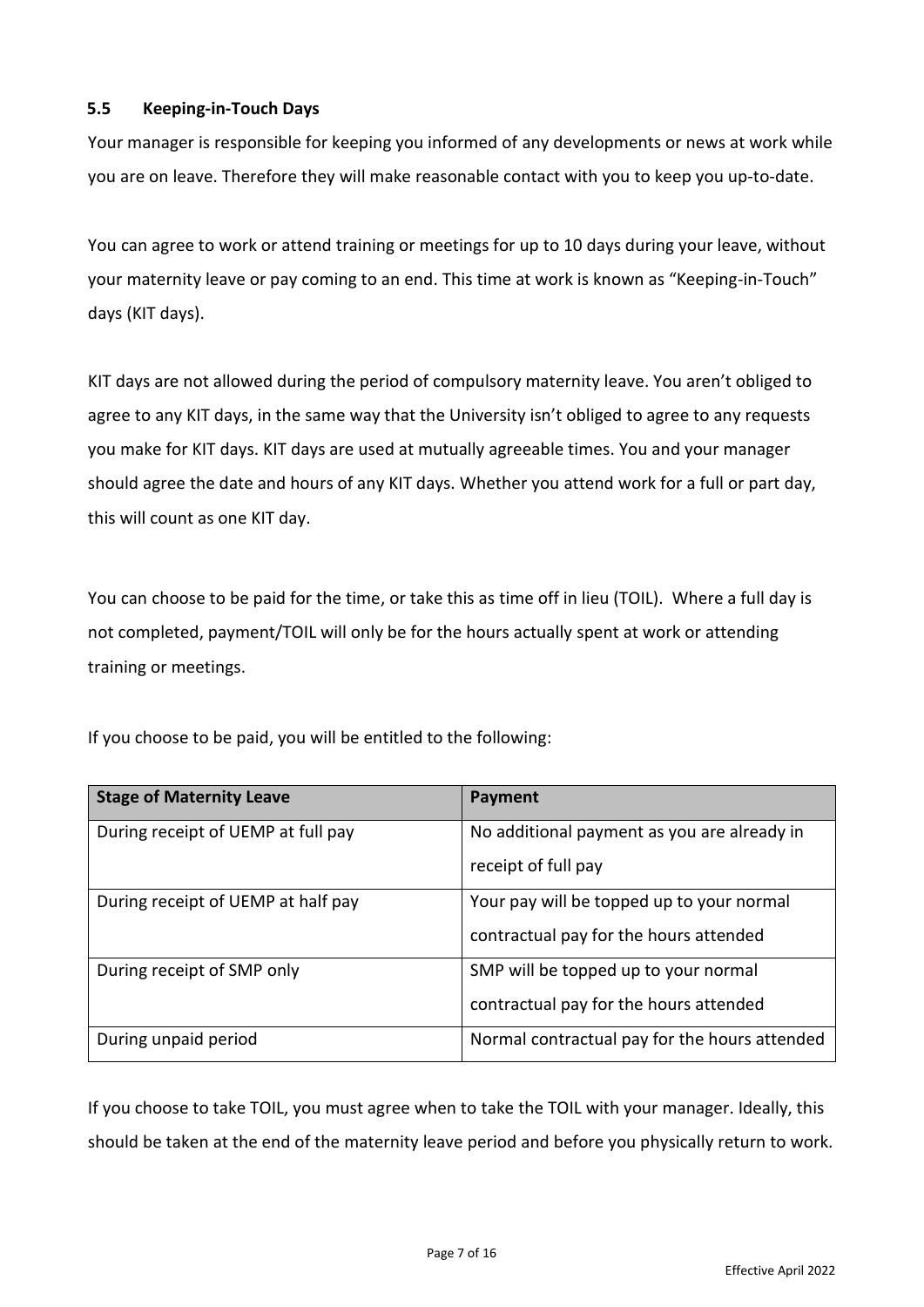# **5.6 Changing your working pattern**

If you wish to request a different pattern of work for your return to work following maternity leave, you have the right to make a flexible working request. Please refer to the [Flexible Working](https://www.ed.ac.uk/human-resources/policies-guidance/a-to-z-of-policies-and-guidance) policy for more information.

## **5.7 Shared Parental Leave**

You may wish to end your maternity leave because you wish to share the remaining leave with your partner. Please refer to the [Shared Parental Leave](https://www.ed.ac.uk/human-resources/policies-guidance/a-to-z-of-policies-and-guidance) policy for more information.

# **5.8 Returning Parents Coaching Programme**

We offer a 'Returning Parents' Coaching Programme, which provides you with expert support to help your transition back into the workplace.

This service is provided at no cost to you. For more information, and to apply for this service you can visit the HR web [pages.](https://www.edweb.ed.ac.uk/human-resources/policies-guidance/leave-absence/returning-parents-coaching)

# **5.9 Redundancy during Maternity Leave**

You will have the same redundancy rights as your colleagues while you are on maternity leave. In addition, if placed at risk of redundancy, you have the right to be offered any suitable alternative job before it is offered to any other employee (even if they are more suitable for the role), as long as you meet the essential requirements for the job.

If your employment ends as a result of a redundancy, and the termination takes effect between the 11<sup>th</sup> week before your due date (i.e. your 29<sup>th</sup> week of pregnancy) and what would have been the end of your maternity leave, you will be entitled to UEMP in full. Payment of any outstanding UEMP and/ or SMP will be made by lump sum at the end of your employment.

# **6. Other Relevant Policies and Guidance**

You may find it useful to refer to other relevant University policies and guidance which you can find on the HR [web pages:](https://www.ed.ac.uk/human-resources/policies-guidance/a-to-z-of-policies-and-guidancehttps:/www.ed.ac.uk/human-resources/policies-guidance/a-to-z-of-policies-and-guidance)

- The University's [counselling service](https://www.ed.ac.uk/counselling-services/staff)
- **[Flexible Working Policy](https://www.ed.ac.uk/human-resources/policies-guidance/a-to-z-of-policies-and-guidance)**
- [Support for staff at risk of redundancy](https://www.edweb.ed.ac.uk/human-resources/policies-guidance/redundancy-careers)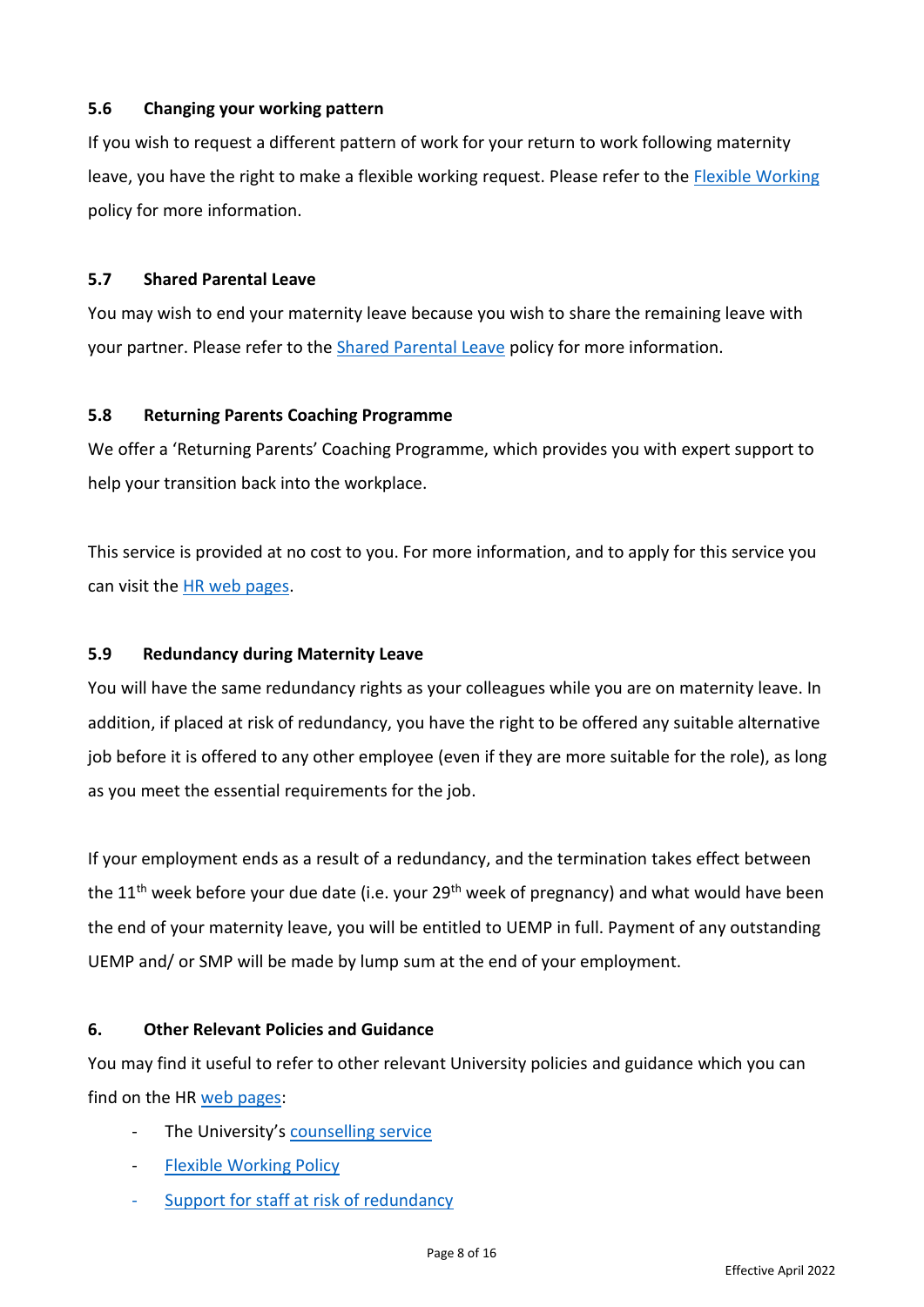- [Returning Parents Coaching Programme](https://www.edweb.ed.ac.uk/human-resources/policies-guidance/leave-absence/returning-parents-coaching)
- [Shared Parental Leave](https://www.ed.ac.uk/human-resources/policies-guidance/a-to-z-of-policies-and-guidance)
- [Special Leave](https://www.ed.ac.uk/human-resources/policies-guidance/a-to-z-of-policies-and-guidance) Policy

# **7. Policy & Procedure History and Review**

| Approval Date:       | April 2022             |  |  |
|----------------------|------------------------|--|--|
| Approved By:         | <b>HRPDG for CJCNC</b> |  |  |
| Year of Next Review: | 2025                   |  |  |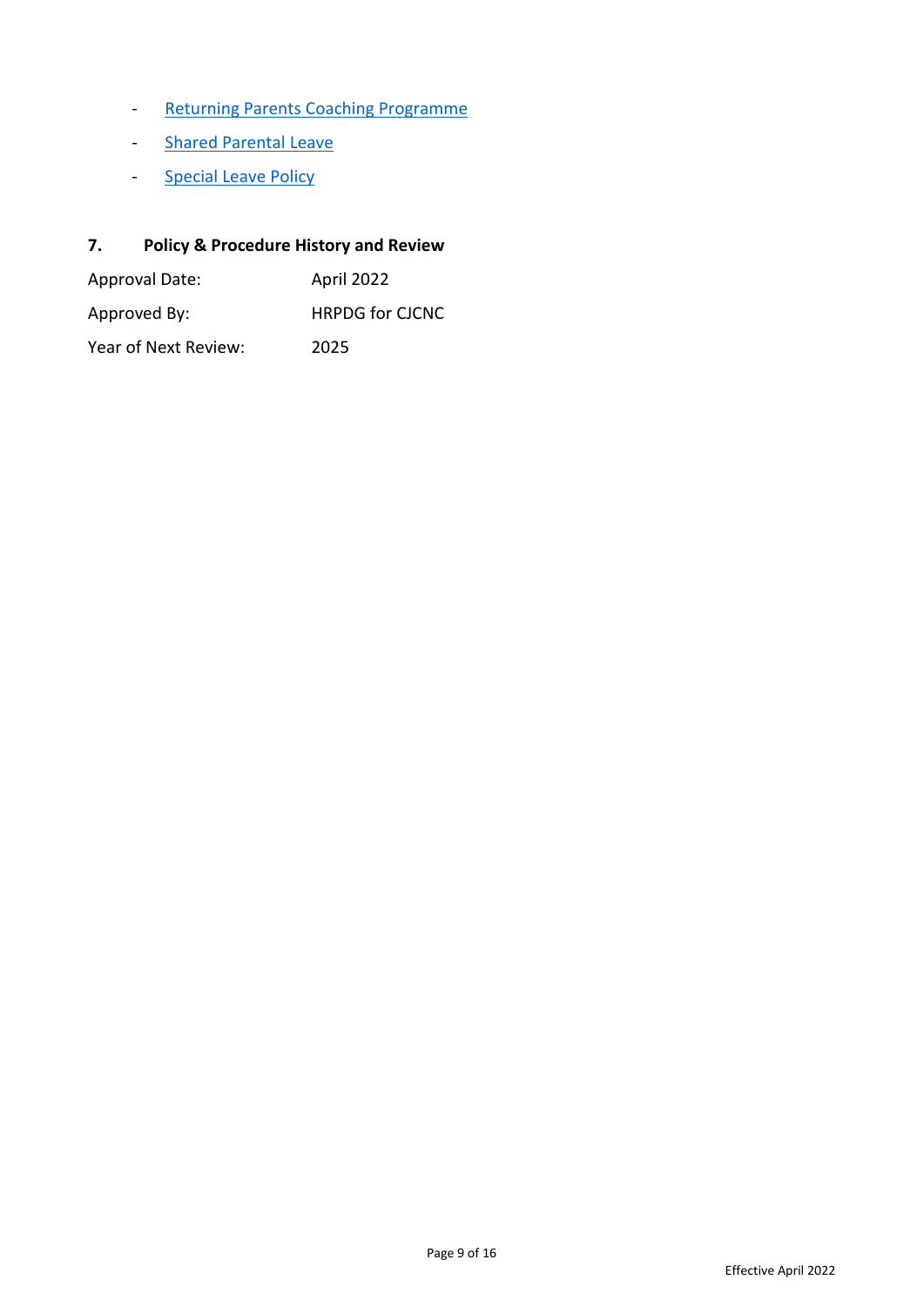# **Maternity Procedure**

### **1. Before Commencing Maternity Leave**

### **1.1 Early Notification of Pregnancy and Risk Assessments**

You are encouraged to share your news with your manager as early as possible - this will be treated confidentially. Once your manager knows you are pregnant they should arrange for a 'New & Expectant Mothers Risk Assessment' to be carried out, and for any reasonable adjustments to be made.

Please note, if you are employed by the University in more than one post you must notify all your managers of your pregnancy and subsequent intention to take maternity leave.

Information on risk assessments and the relevant form is available from the University's [Health](https://www.ed.ac.uk/health-safety/occupational-health/staff/general-health/pregnancy-staff)  [and Safety](https://www.ed.ac.uk/health-safety/occupational-health/staff/general-health/pregnancy-staff) webpages.

See Appendix I for a timeline of notable dates for you to be aware of during your pregnancy.

#### **1.2 Formal Notification of Pregnancy**

At around 20 weeks' pregnant, your midwife or medical practitioner will issue a Maternity Certificate, known as a MAT B1, an electronic version must be uploaded to People and Money when you enter your leave details.

Your plans for maternity leave should be discussed with your manager and entered in People and Money once you have your MAT B1 and no later than 15 weeks before your due date (the 25<sup>th</sup>) week of pregnancy). HR will respond within four weeks to acknowledge your intentions. If you are on a GH contract, you'll receive confirmation of what your pay will be from HR.

To take maternity leave and pay**,** you must enter your planned leave details into People and Money and inform the University of:

- your pregnancy
- your baby's estimated due date
- the date you would like your maternity leave to start (see section 1.4 of the procedure)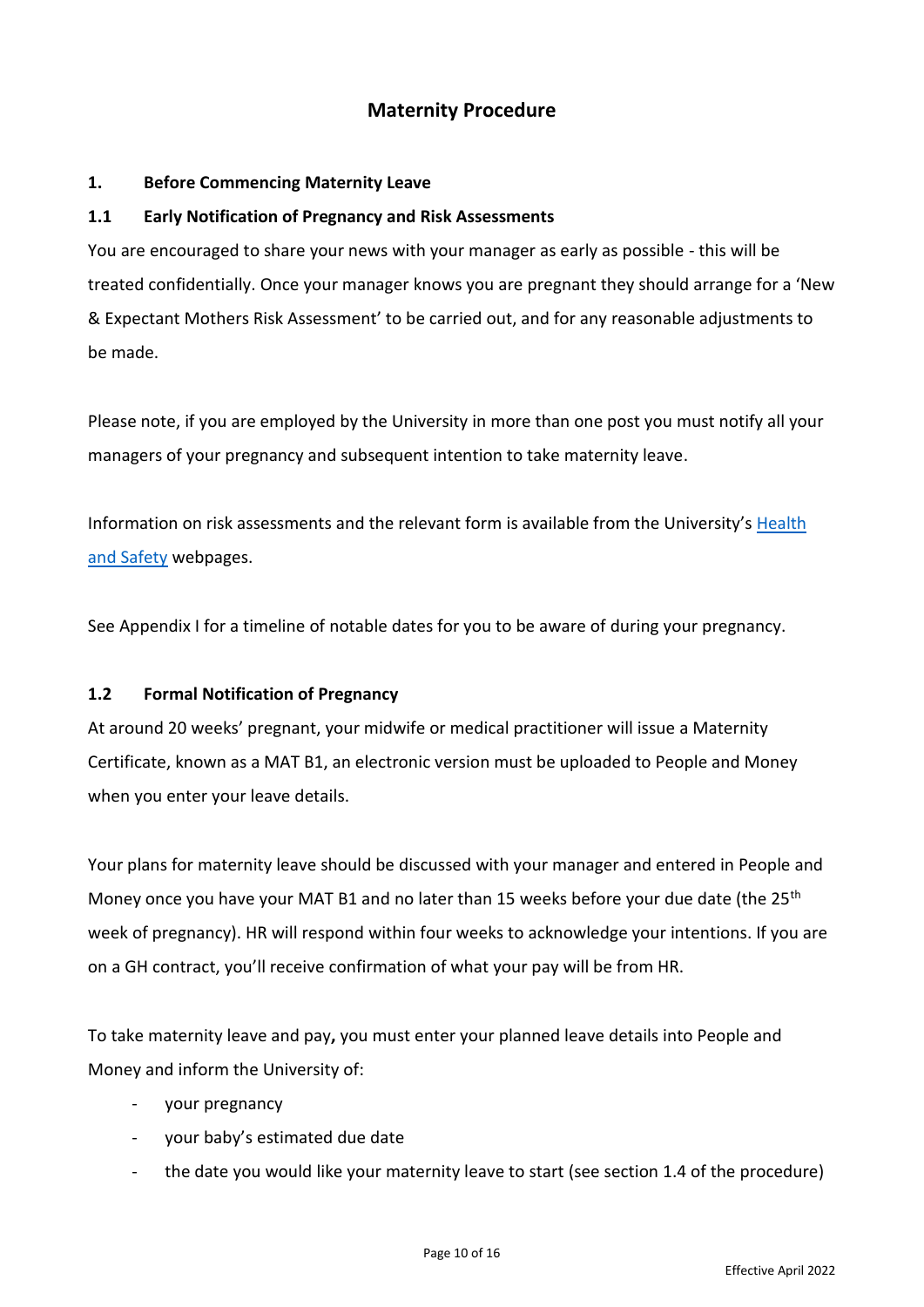- the date you would like your maternity leave to end (see section 2.2 of the procedure), and
- your choice of pay option (see section 4.2 of the policy above).

MAT B1 certificates must show the same name, e.g. your surname that you are known by in the University. If it does not, you must provide a supporting document to evidence the link to the name by which we know you.

# **1.3 Antenatal Appointments**

Once you know when your antenatal appointments are, you must enter them into People and Money and attach your appointment letter or card. If it's your first appointment, sometimes known as the booking-in appointment, it isn't necessary to provide your appointment letter or card. Where possible you should try to arrange appointments at the start or end of your working day to minimise disruption to your work.

# **1.4 Maternity Leave Start Date & Childbirth Before the Intended Start Date**

You can choose to start your leave and pay on any day from 11 weeks before your due date (i.e. from the 29<sup>th</sup> week of your pregnancy). The latest you can start your leave is the baby's due date.

If your baby is born before you intended to start your maternity leave, you must let your manager know and they will arrange for your leave details to be amended in People and Money. Your leave will automatically start the day after you give birth.

# **1.5 Pregnancy-Related Illness**

If you are unable to come to work because of a pregnancy-related illness during the first 36 weeks of your pregnancy, this will be treated as sickness absence. If you are off sick due to a pregnancyrelated illness during the last four weeks before your due date, your maternity leave will automatically start the day after your first day of absence. Your manager will arrange for your leave details to be amended in People and Money.

# **1.6 Notification of Change to Maternity Leave Start Date**

You may change the start date of your leave by amending your dates in People and Money. Your manager will receive a notification. You must do this as soon as possible and normally at least four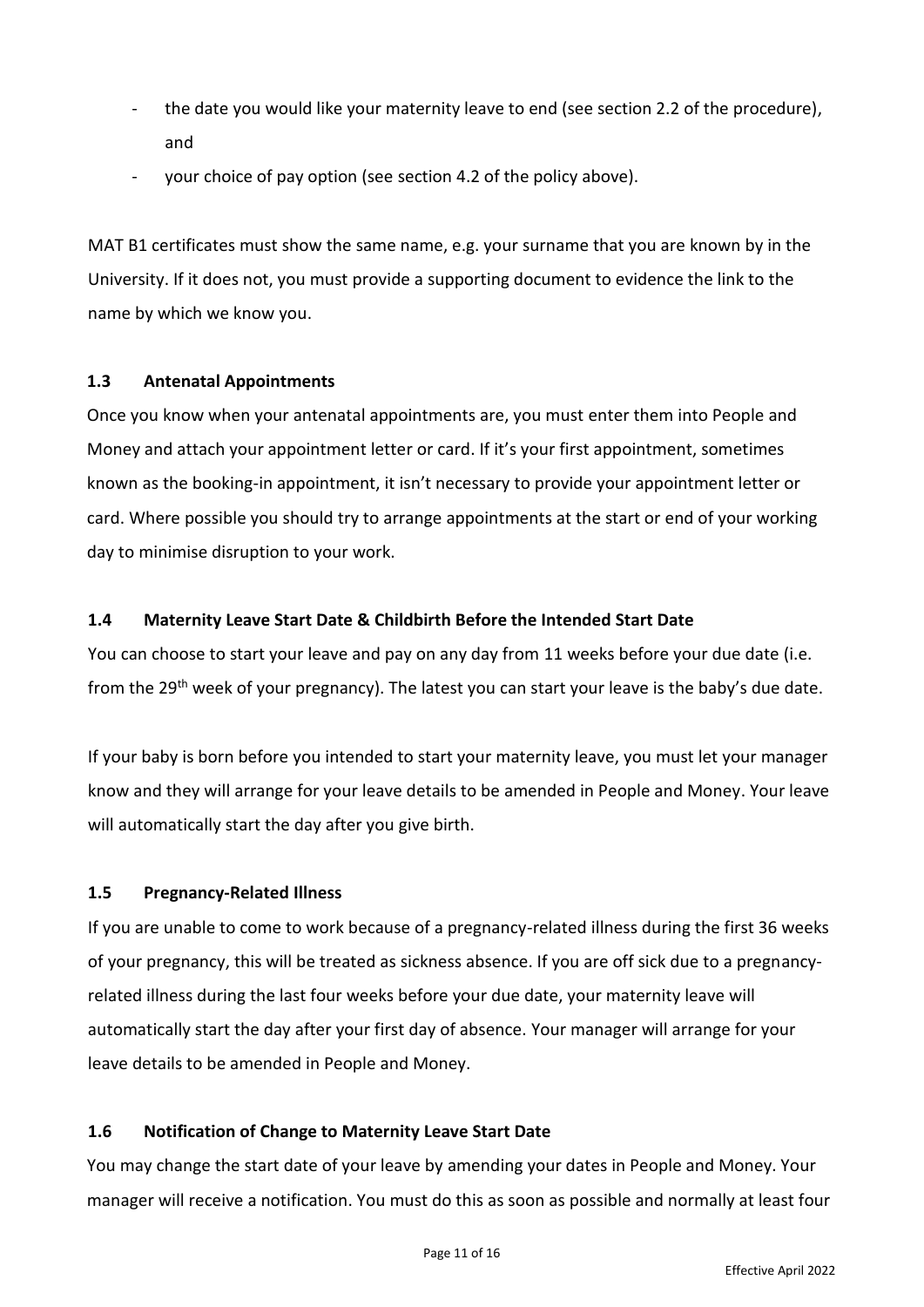weeks' in advance of the new maternity leave start date. We understand this may not always be possible, for example, if your baby is born early, i.e. before your due date.

### **1.7 Cover Arrangements during Maternity Leave**

Your manager will arrange how best to cover your absence.

### **2. During Maternity Leave**

### **2.1 Keeping-In-Touch Days**

If you agree to attend any KIT days, you will need to decide in advance whether you wish to be paid for the time, or accrue TOIL (see section 5.5 of the policy above).

Your manager must enter your KIT days into People and Money. If you choose to be paid your payment will be processed in the next available pay period.

If you choose to take TOIL, you must arrange with your manager when this will be taken. Ideally, this will be at the end of your maternity leave and before you physically return to work.

A record of all KIT days used will be held in People and Money.

#### **2.2 Maternity Leave End Date**

You must enter your planned maternity leave end date in People and Money. If you are undecided you should enter the latest possible end date, which is no later than 52 weeks from the date your maternity leave starts. If you wish to bring your maternity leave end date forward, you must change your dates in People and Money, giving at least eight weeks' notice of the earlier date.

Should you ask to return to work without giving this notice, then your request will be considered taking account of business needs, and in some cases, your return date may be postponed, e.g. in circumstances where a formal contract to provide cover for your absence has been put in place and the University would be at a financial detriment by allowing you to return to work without the appropriate notice being given.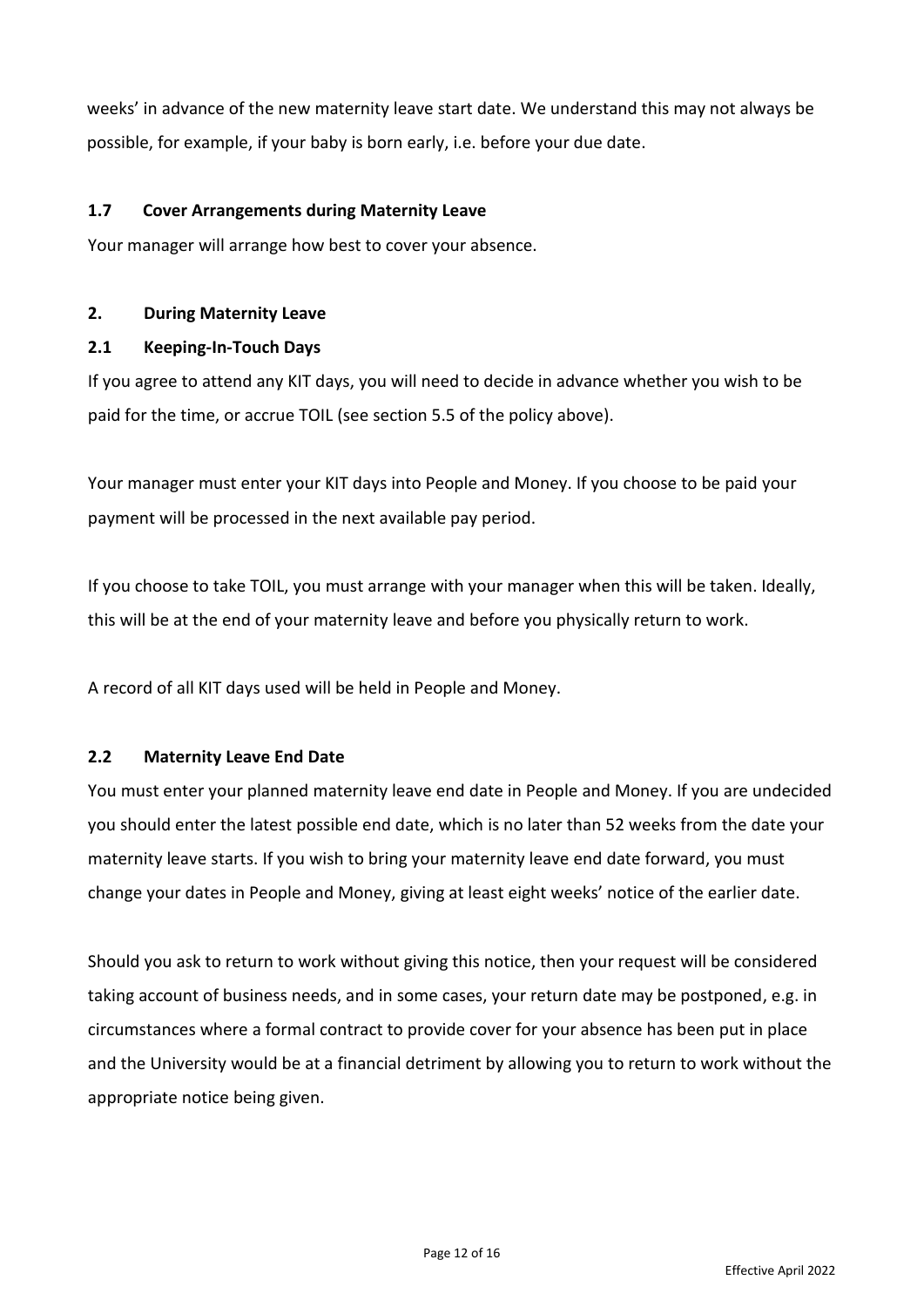If you wish to end your maternity leave because you wish to take shared parental leave (SPL), you must give at least eight weeks' notice and submit the **SPL** curtailment and entitlement form through People and Money.

If you choose to reduce your maternity leave in anticipation of taking SPL later on but don't end up taking any SPL, the three month return period will start when you begin working again after maternity leave.

See Appendix II for a timeline of notable dates for you to be aware of during your maternity leave.

# **2.3 Notification of Late Return to Work**

If you wish to delay your expected return date, you may request:

- more maternity leave if you still have some of your 52 week entitlement to take
- [parental leave,](https://www.ed.ac.uk/human-resources/policies-guidance/a-to-z-of-policies-and-guidance) or
- paid [annual leave](https://www.edweb.ed.ac.uk/human-resources/policies-guidance/a-to-z-of-policies-and-guidance)

Your manager will consider your request and confirm with you as soon as they can.

If you are unable to return to work as expected because you are ill, you must contact your manager as soon as you can. Your absence will be treated as sickness absence. If you are unable to return because your baby is ill, you must contact your manager to discuss the [other types of leave](https://www.ed.ac.uk/human-resources/policies-guidance/a-to-z-of-policies-and-guidance) available.

# **2.5 Resignation during Maternity Leave**

If you decide you won't return to work, you must notify your manager as soon as you can. You must give notice of your resignation, in line with your [Conditions of Employment.](https://www.ed.ac.uk/human-resources/policies-guidance/conditions-service)

If you opted to receive UEMP you will be told how much you need to repay, so that you can agree how this will be repaid before your employment ends.

If your remaining maternity leave is the same period of time or longer than your contractual notice period, you won't be required to return to work. If it's shorter, you will need to return to work to complete your notice period.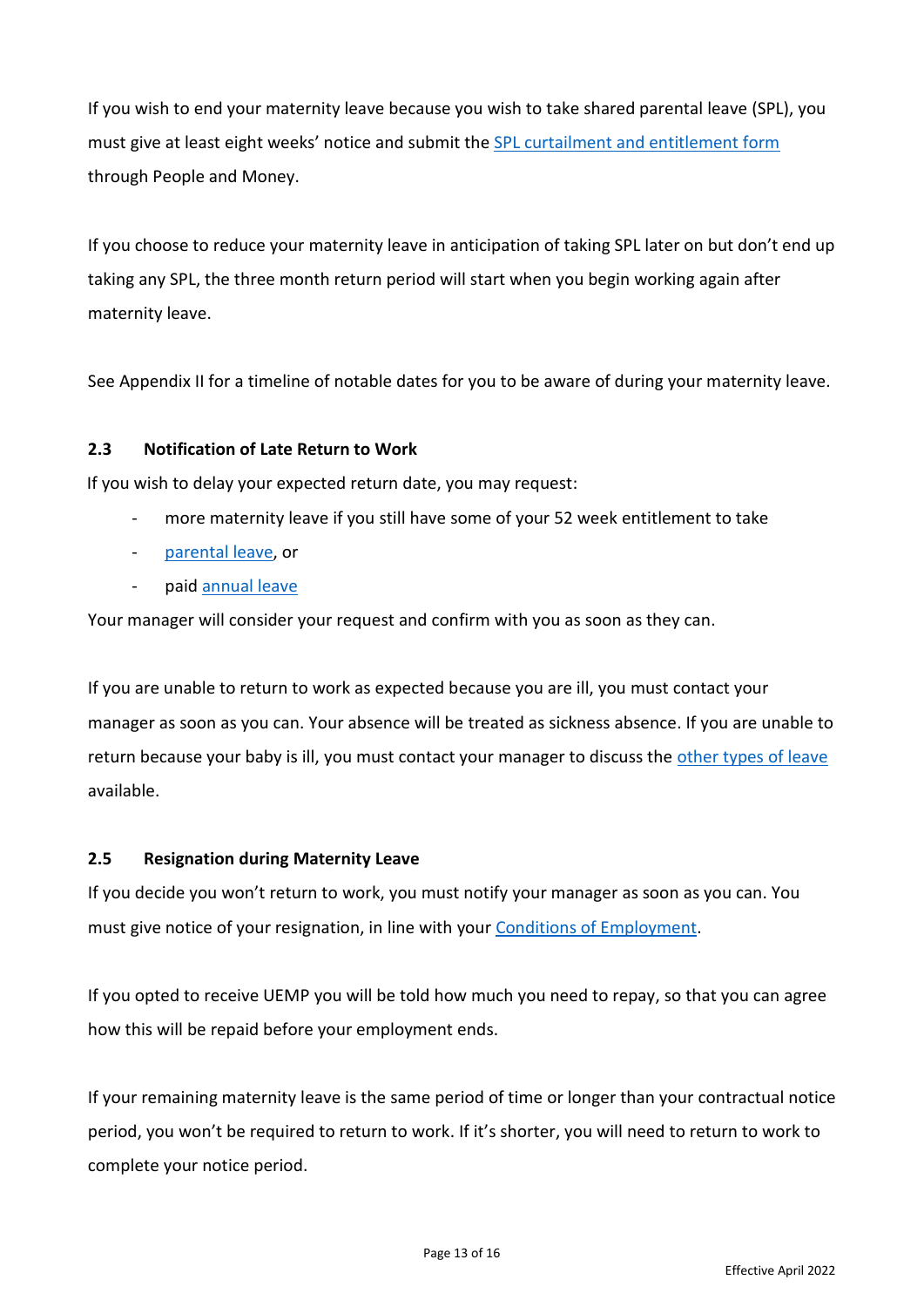## **3. After Maternity Leave**

#### **3.1 Breastfeeding and Expression of Milk**

If you wish to continue breastfeeding after returning to work, you must give your manager as much notice as possible before your return. Your manager will:

- ensure that a 'New & Expectant Mothers Risk Assessment' is carried out with you when you return to work
- where possible, make arrangements so you can express milk during working hours. This will be arranged in conjunction with the local Facilities Manager or College contact, and
- be flexible regarding additional regular paid breaks taken to express milk.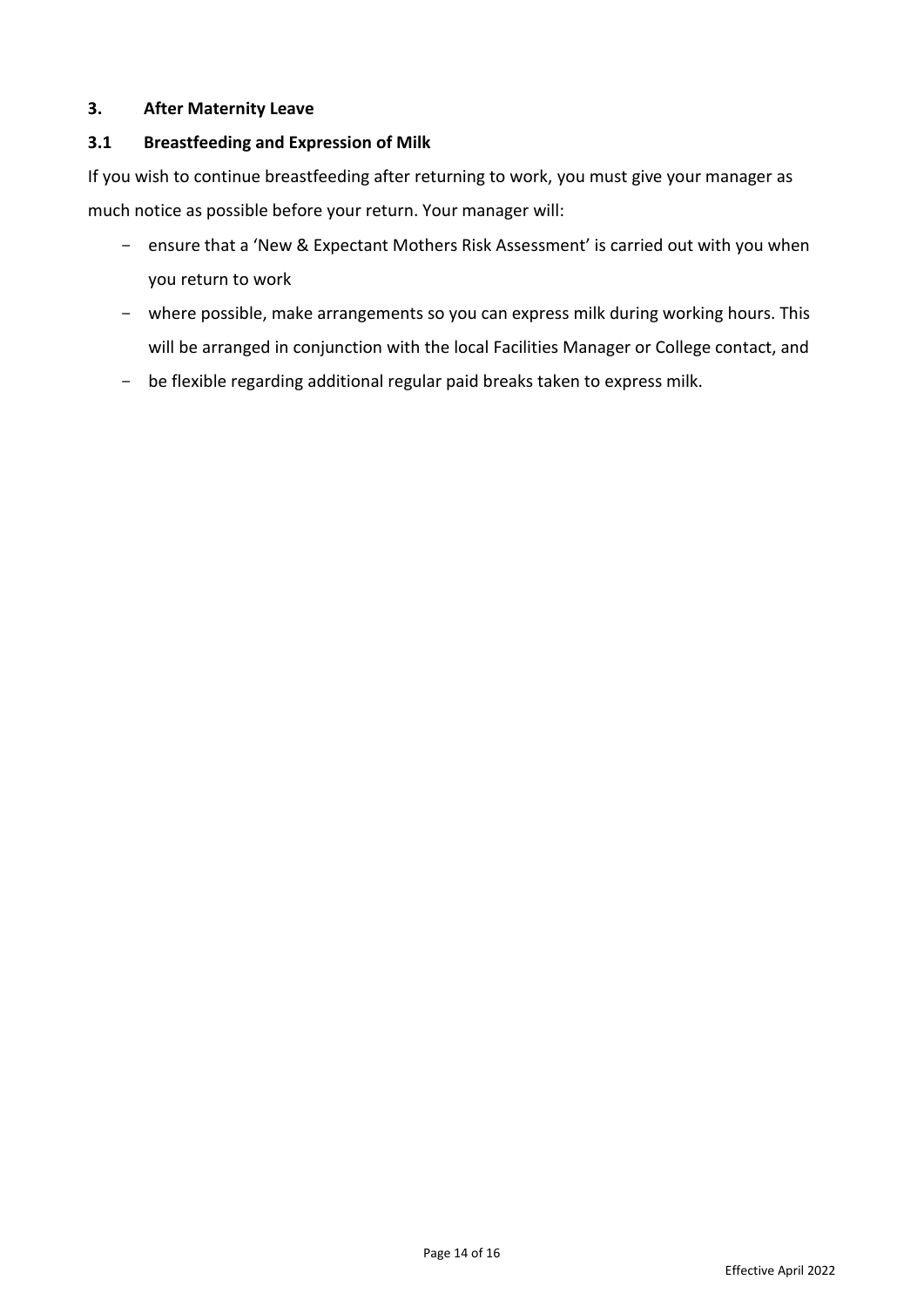# **Appendix I**

# **Timeline of notable dates for you to be aware of during your pregnancy**

| <b>Weeks</b><br>before your<br>due date | Weeks'<br><b>Pregnant</b> | Things to consider                                                                                                                                                                                                                                                                                                                                                                                                                                             |
|-----------------------------------------|---------------------------|----------------------------------------------------------------------------------------------------------------------------------------------------------------------------------------------------------------------------------------------------------------------------------------------------------------------------------------------------------------------------------------------------------------------------------------------------------------|
| $-20$                                   | 20                        | You will normally receive your maternity certificate (MAT B1) from your GP or<br>Midwife around this time. Pass this to HR once received                                                                                                                                                                                                                                                                                                                       |
| $-15$                                   | 25                        | If you haven't done so already, it's time to formally confirm your pregnancy in<br>writing, by sending a letter or email to your manager and HR. Remember to include a<br>statement confirming you are pregnant, your estimated due date, the date you wish<br>to start your maternity leave and your choice of pay option. You may change the start<br>date of your leave at a later date, but remember to give at least four weeks' notice<br>where possible |
| $-11$                                   | 29                        | This is the earliest week in which you will be able to start your maternity leave                                                                                                                                                                                                                                                                                                                                                                              |
| -4                                      | 36                        | If you're absent from work due to a pregnancy- related illness after the beginning of<br>this week, your maternity leave will start automatically on the day after your first day<br>of absence                                                                                                                                                                                                                                                                |
| Baby's due<br>date                      | 40                        | This is the week in which your midwife estimates the baby is due                                                                                                                                                                                                                                                                                                                                                                                               |